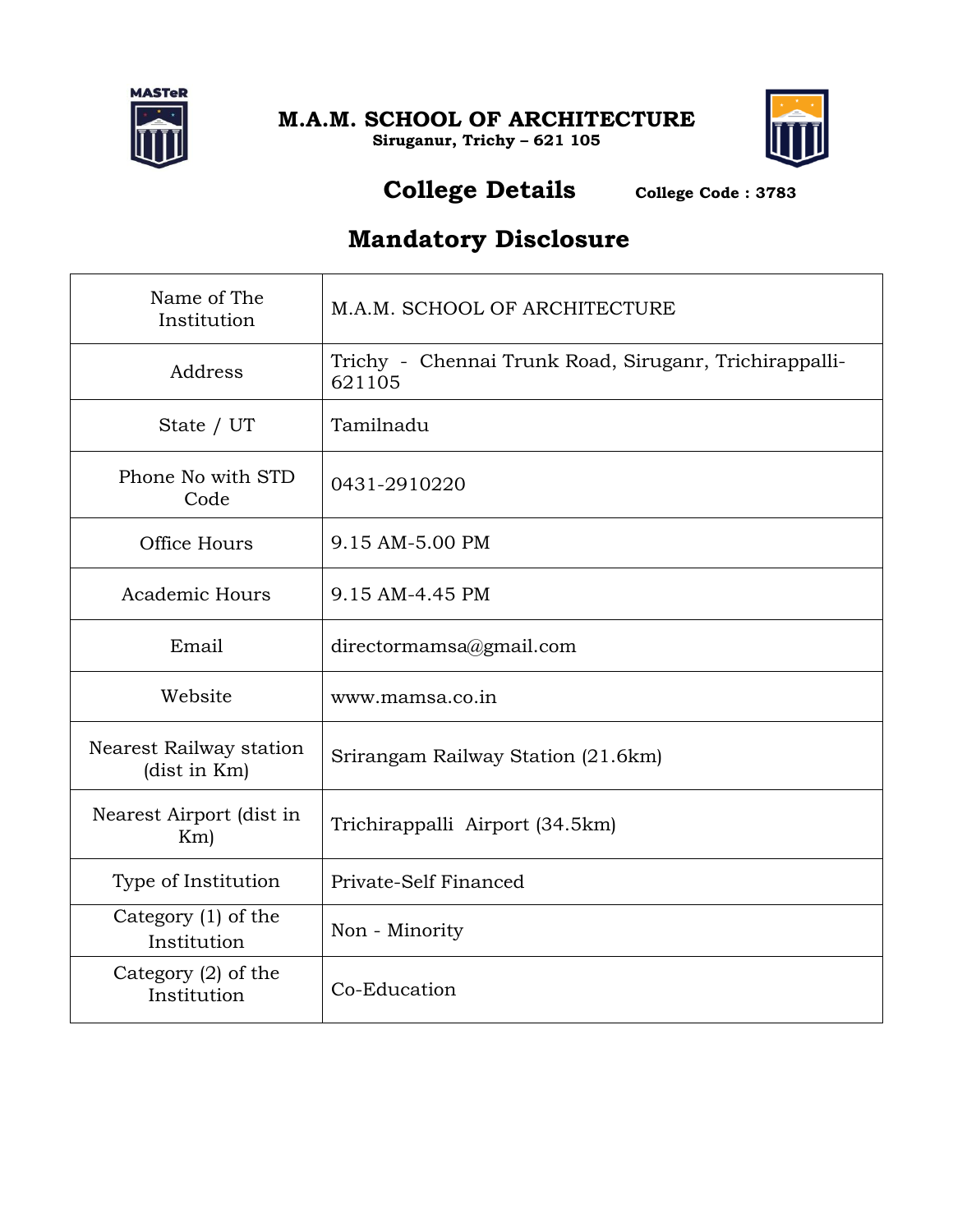## **Organization**

| Name of the Trust / Society           | Maluk Educational Health and Charitable Trust                           |
|---------------------------------------|-------------------------------------------------------------------------|
| Type of the Organization              | Trust                                                                   |
| Address                               | No.49, Raja Colony, Collector's Office Road, Tiruchirappalli-<br>620001 |
| Registration No and Date              | 301/1993 Date 26-10-1993                                                |
| Name of the Secretary                 | Dr. Maluk Mohamed. M.A.                                                 |
| Phone Number                          | 9994443565                                                              |
| Email                                 | malukmd@gmail.com                                                       |
| Website of the Organization           | www.mamsa.co.in                                                         |
| Name of the affiliating<br>University | <b>ANNA UNIVERSITY</b>                                                  |
| University Address                    | Chennai-25                                                              |
| Website                               | www.annauniv.edu                                                        |
| Latest Affiliation Period             | 2021-2022                                                               |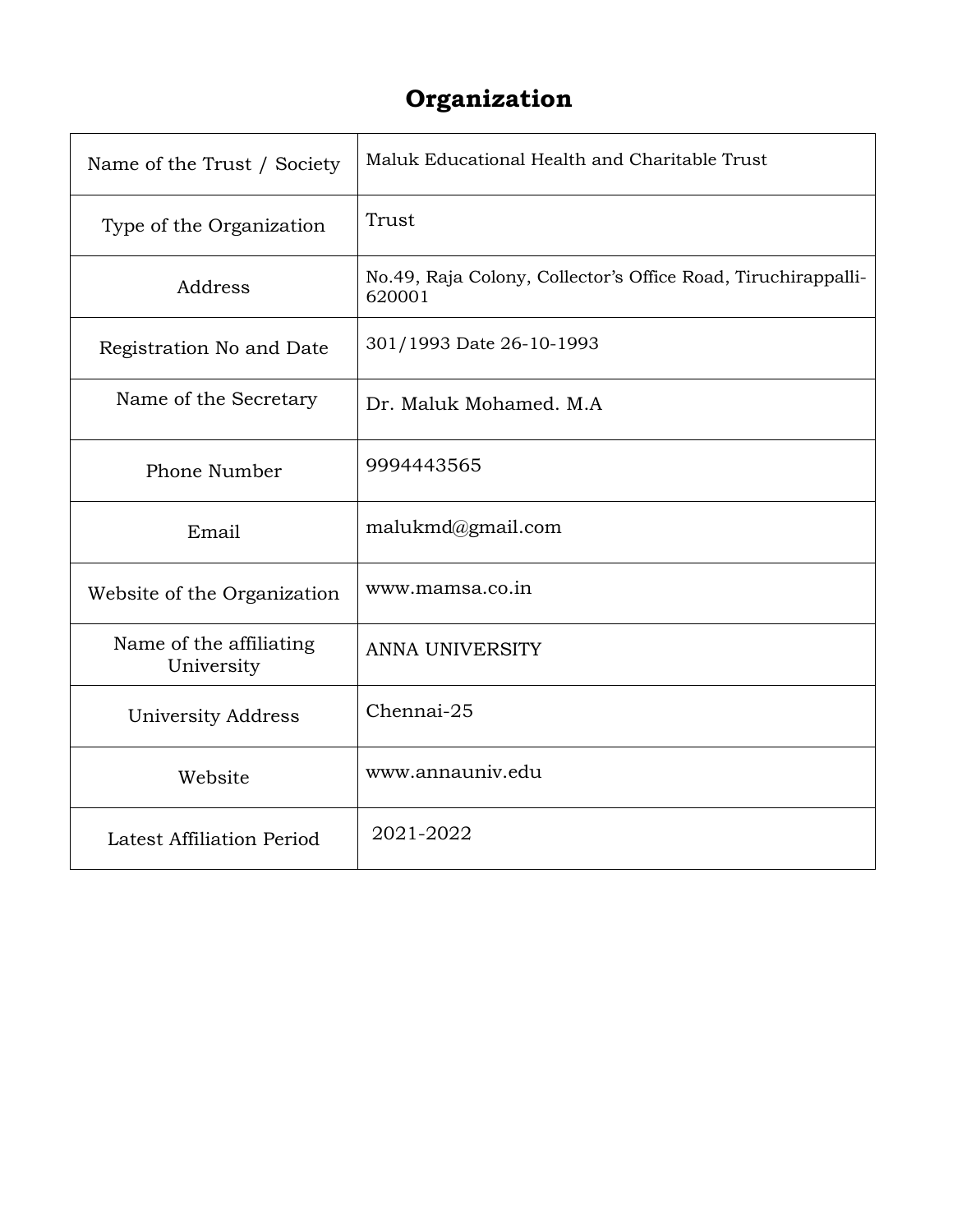#### **Director**

| Name of Principal       | Dr. Ashok.J                          |
|-------------------------|--------------------------------------|
| Designation             | Director                             |
| Phone Number            | 8428883232                           |
| Fax with STD Code       | 0431-2650516                         |
| Email                   | archkinn@gmail.com                   |
| <b>Highest Degree</b>   | Ph.D                                 |
| Field of specialization | Faculty of Architecture and Planning |

## **Organizational Chart**

**ORGANIZATION CHART & PROCESSES** 

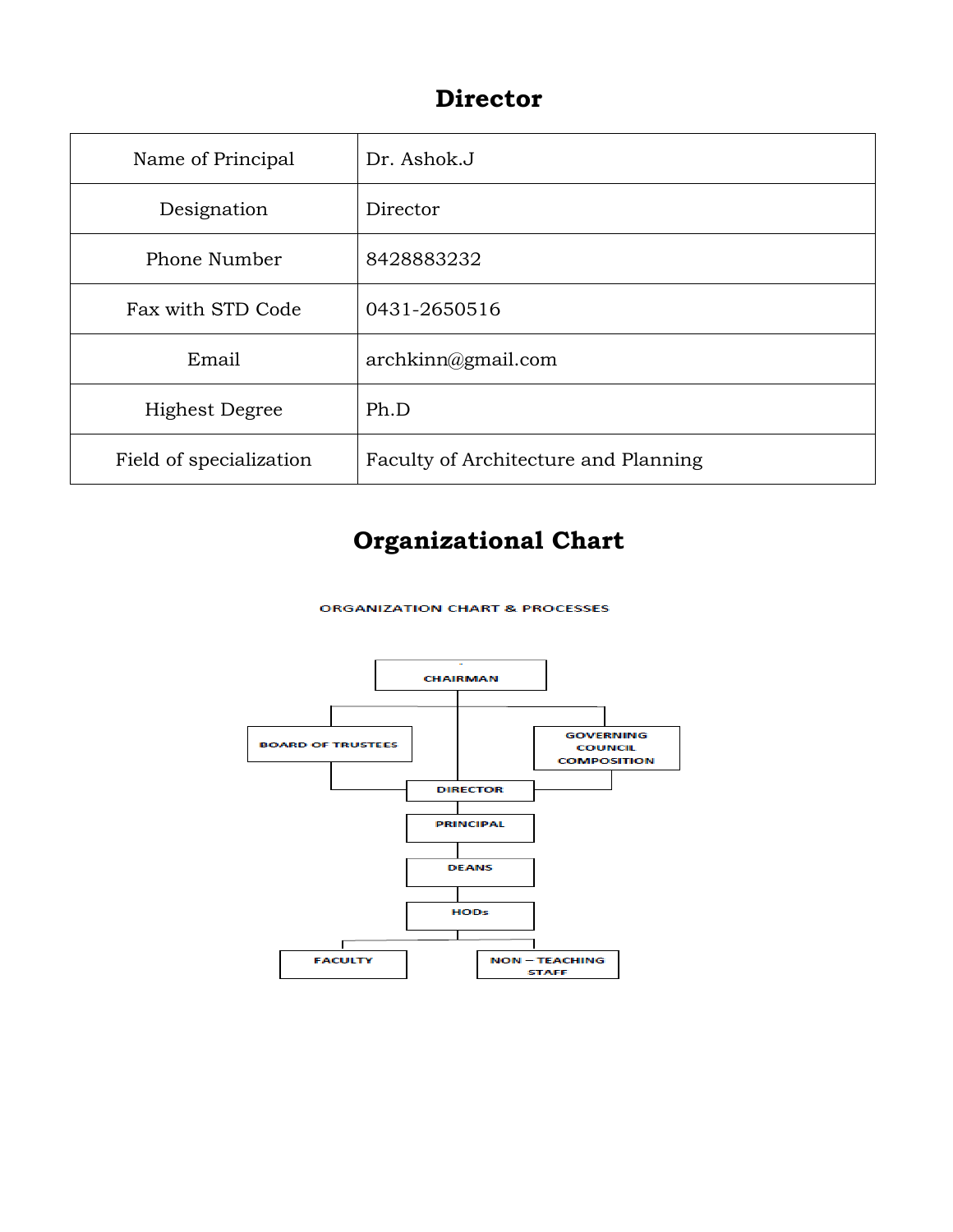## **Governing Council Members**

| Name                          | Position | Qualification                                                                                | <b>Present Designation</b><br>Occupation                               |
|-------------------------------|----------|----------------------------------------------------------------------------------------------|------------------------------------------------------------------------|
| Dr. Saraswathy R              | Members  | Ph.D.-Master of<br><b>Business</b><br>Administration                                         | Head SDP                                                               |
| Dr. Hemalatha M               | Members  | Ph.D.-Master of<br><b>Business</b><br>Administration                                         | Director MAMBS                                                         |
| Mrs. Stella Mary S            | Members  | M.Arch.- Architecture                                                                        | Hod MAMSA                                                              |
| Dr. Susan Christina X         | Members  | Ph.D.-Others-<br><b>FACULTY</b><br>OFINFORMATION AND<br>COMMUNICATIO N<br><b>ENGINEERING</b> | Dean                                                                   |
| Dr. Muruganantham B           | Members  | Ph.D.-Others- Faculty<br>of ELECTRICAL<br><b>ENGINEERING</b>                                 | <b>REGISTRAR</b><br><b>MASTeR GROUP</b><br>OF INSTITUTION              |
| Dr. Rajasekaran S             | Members  | Ph.D.-Electrical and<br>Electronics<br>Engineering                                           | Dean MASTeR<br><b>GROUP OF</b><br><b>INSTITUTION</b>                   |
| Mrs. Hema Gopal.G             | Members  | OTHERS-B.E. MS<br>IITM-Others-Information<br>Technology                                      | Vice President<br>Global Head IBM<br>CoE                               |
| Mrs. Padmalatha<br>Suresh S   | Members  | M.B.A.-Master of<br><b>Business</b><br>Administration                                        | <b>Adjunct Faculty</b><br><b>IIMK</b>                                  |
| Mrs. Fathima Bathool M        | Members  | M.B.A.-Master of<br><b>Business</b><br>Administration                                        | Secretary and Chief<br><b>Executive Officer</b><br><b>MASTeR Group</b> |
| Dr. Ashok J                   | Members  | Ph.D.-Faculty of<br>Architecture and<br>Planning                                             | Director MAMSA                                                         |
| Mr. Abraham Zachariah<br>Shri | Members  | OTHERS-B.E. PGDM<br>EGMP-<br>Others-B.E. PGDM EGMP<br><b>IIMB</b>                            | Senior Vice<br>President Learning<br>Talent Devp of<br><b>HSBC</b>     |
| Dr. Kamakoti V                | Members  | Ph.D.-Others- Computer<br>Science and Engineering                                            | Prof IITM                                                              |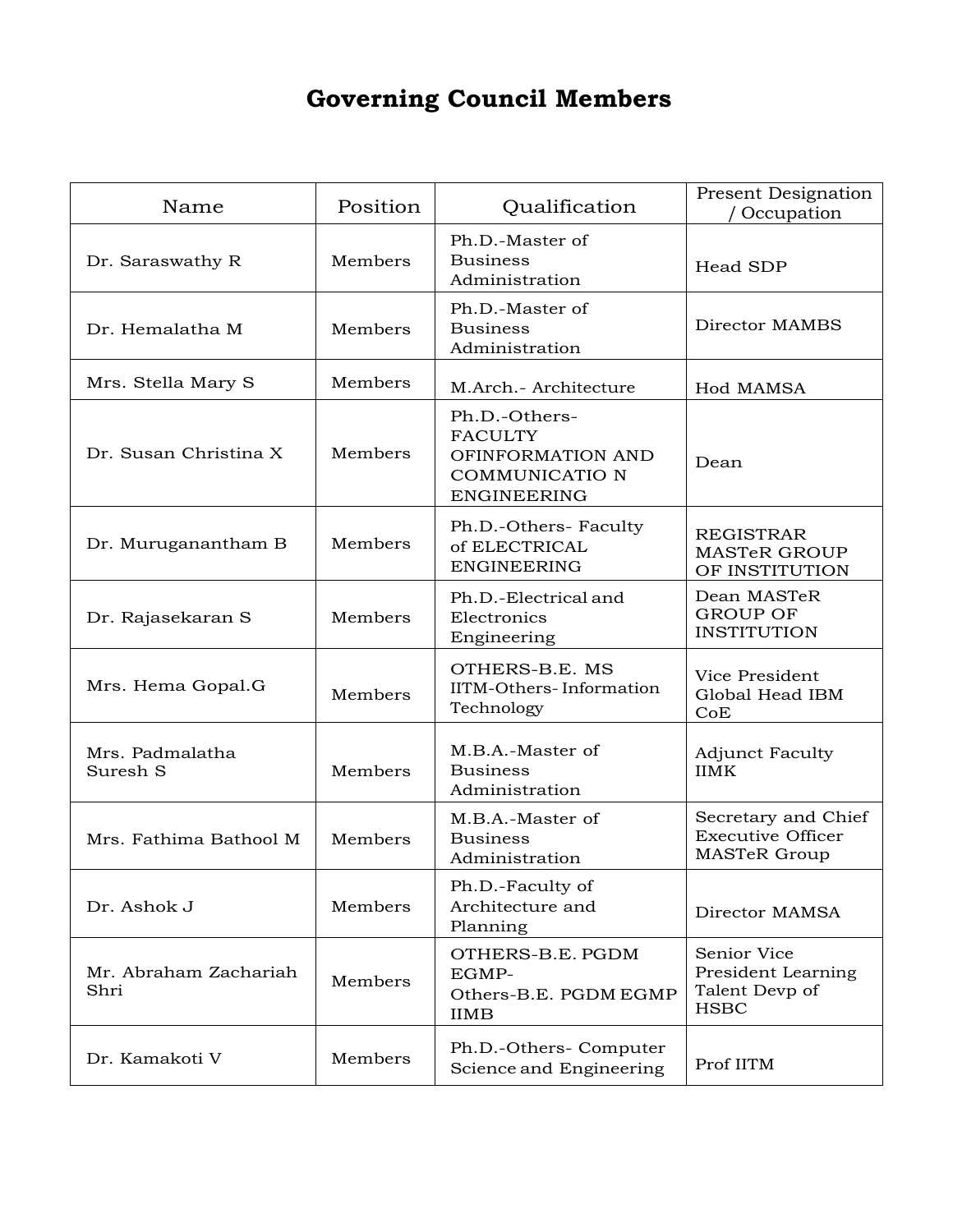| Mr.Rajkumar G          | Members  | M.B.A Master of<br>Business Administration                                                    | Director Lion Dates                                                       |
|------------------------|----------|-----------------------------------------------------------------------------------------------|---------------------------------------------------------------------------|
| Dr. Haridoss G         | Members  | Ph.D.-Faculty of<br><b>Electrical Engineering</b>                                             | <b>VICE PRINCIPAL</b>                                                     |
| Dr. Maluk Mohamed MA   | Chairman | Ph.D.-Others-<br>Communication in<br>Computing Paradigms<br>for Distributed Mobile<br>Systems | Principal                                                                 |
| Dr. Lokesh Boregowda R | Chairman | Ph.D.-Others- Computer<br>Vision and Immage                                                   | Senior Principal<br>Engineer at<br>Samsung r and d<br>institute Bangalore |
| Mr. Chandrasekar D     | Members  | B.Tech.- Information<br>Technology                                                            | Managing Director<br>MBI Metalloys Pvt.<br>Ltd                            |

# **Anti-Ragging Committee**

| Name                     | <b>Position</b><br>Category |                                       | <b>Present Designation</b><br>/ Occupation |
|--------------------------|-----------------------------|---------------------------------------|--------------------------------------------|
| Mr. Manivannan .T        | Member                      | Police Department                     | Police Inspector                           |
| Mr. Murugesan .N         | Member                      | Revenue/Taluk/<br>Civil/Officers      | Thasildar                                  |
| Mrs. Rani Muralitharan M | Member                      | Official of NGO                       | Official Of NGO                            |
| Mr. Vasudevan G          | Member                      | Representatives of<br>parents         | Member                                     |
| Mr. Shiyam NMS           | Member                      | Representatives of<br>Students        | Member                                     |
| Mr. Irfanudeen S         | Member                      | Member Representatives of<br>Students | Fifth year Student                         |
| Ms. Sreeswathaa M        | Member                      | Representatives of<br>Students        | Fifth Year Student                         |
| Mrs. Nimmathi R          | Member                      | Representatives Non-<br>Teaching      | office superintendent                      |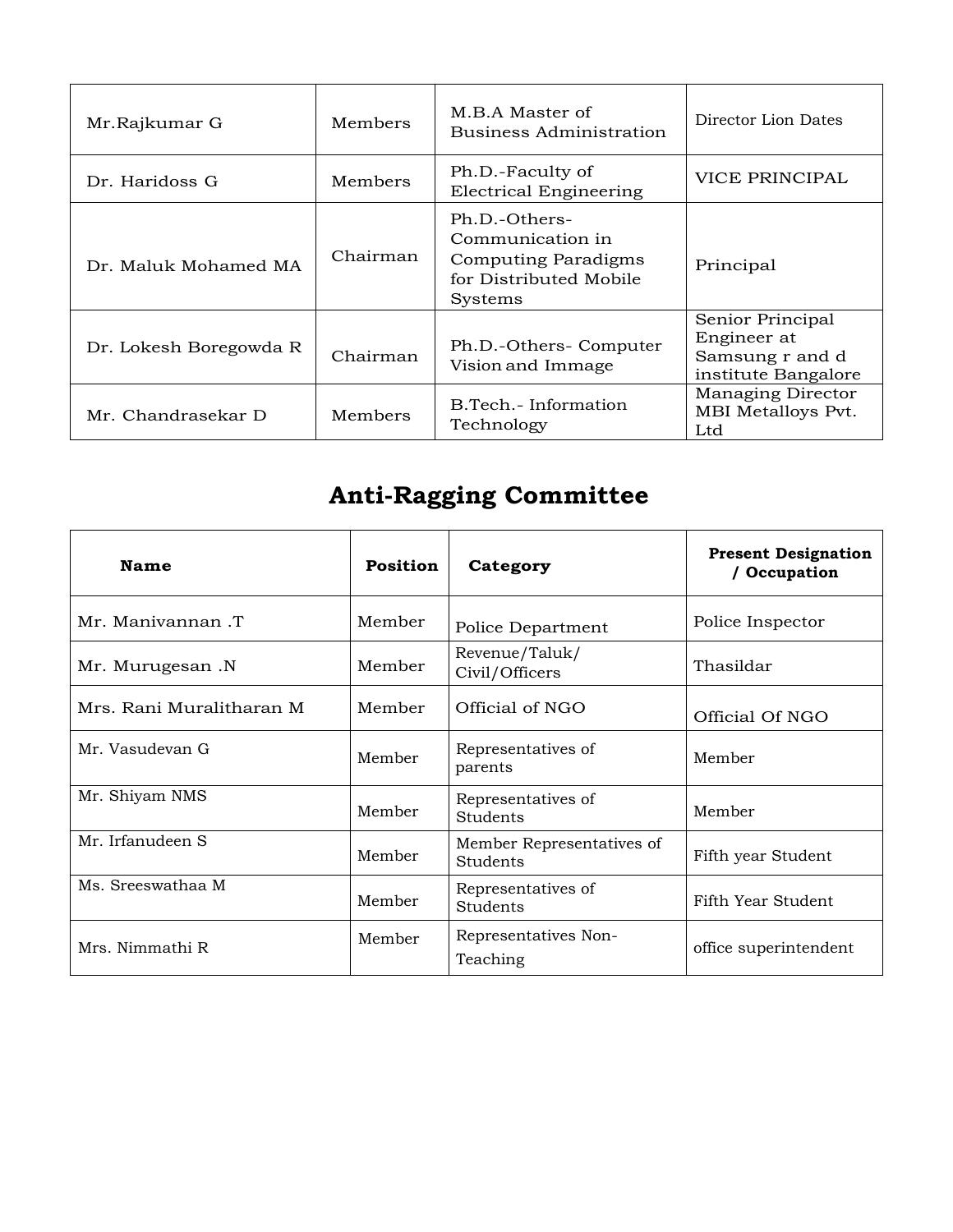### **Courses Offered**

| S. No | <b>Degree</b> | Name of the Programme | Number of<br><b>Seats</b> | Duration |
|-------|---------------|-----------------------|---------------------------|----------|
|       | B.Arch        | Architecture          | 40                        | 5 years  |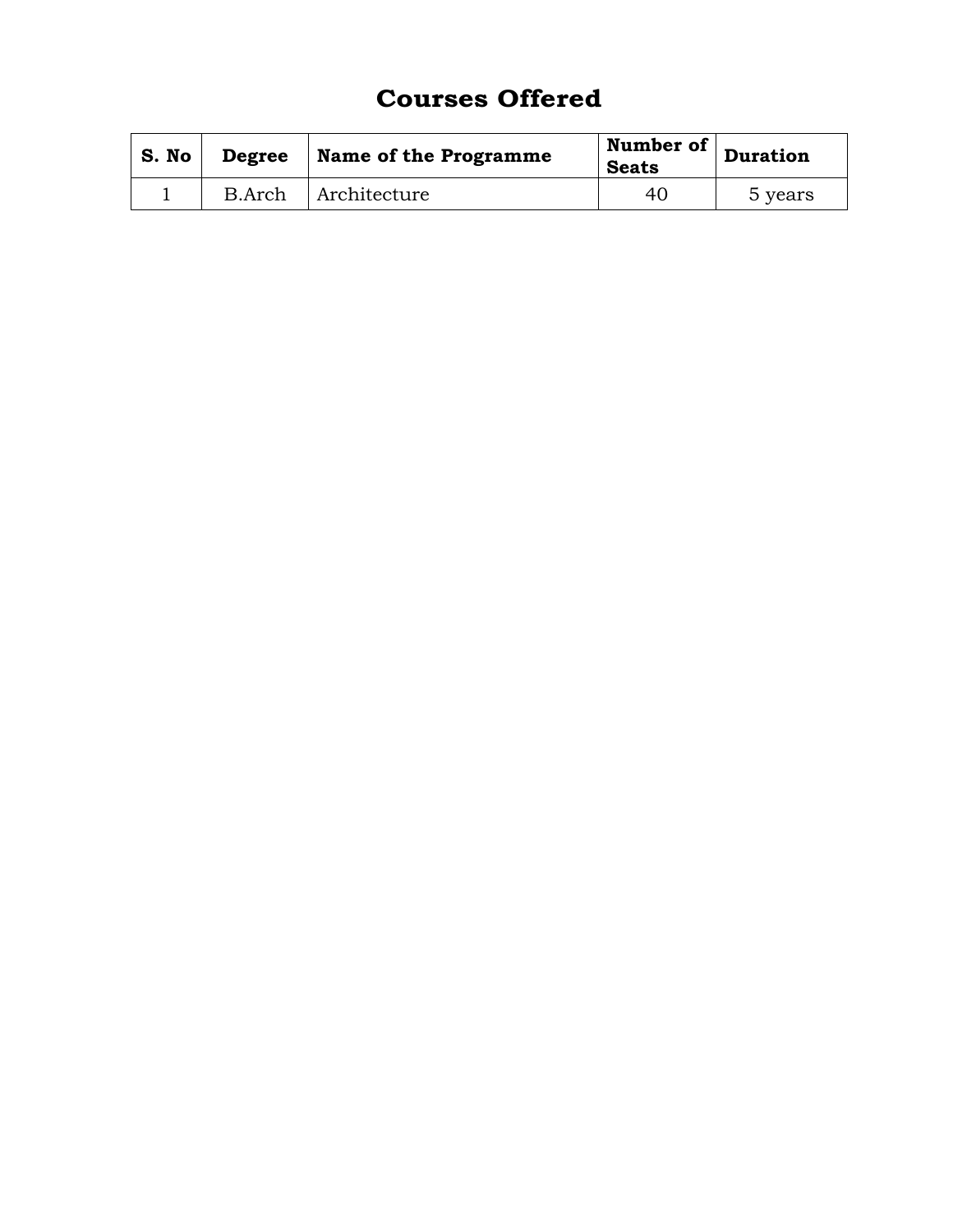## **Complaints cum Redressal Committee**

| S.N<br>o.      | <b>Name</b>                    | Category                | Present<br>Designation /<br>Occupation          | Telephone<br><b>Numbers</b> | <b>Mobile</b><br><b>Numbers</b> | E-mail id                                | <b>Address</b>                                                                                                             |
|----------------|--------------------------------|-------------------------|-------------------------------------------------|-----------------------------|---------------------------------|------------------------------------------|----------------------------------------------------------------------------------------------------------------------------|
| $\mathbf{1}$   | Mr. Senthil<br>Kumar L         | Member                  | Assistant<br>Professor                          | 0431-2910220                | 8681049192                      | senthilkumarl@mams<br>a.co.in            | 30, Kotha Street,<br>Tharangambadi Road-<br>Mayiaduehurai<br>Nagapattinam.                                                 |
| $\overline{2}$ | Mrs. Malini TM                 | Chairman                | Assistant<br>Professor                          | 0431-2910220                | 8056626943                      |                                          | archi.malu@gmail.com jayalakshmi nagar bharahi<br>nagar, medical<br>college road-niligiri vattam<br>thanjavur<br>Thanjavur |
| 3              | Mrs. Stella Mary               | Lady<br>Member          | Associate<br>Professor                          | 0431-2910220                | 9894021998                      | yathirSTELLA.R@MAMAPARTMENT,<br>SA.CO.IN | C-1408 VIGNESH EMPIRE<br>ANNA MALAI NAGAR,-<br>woraiyur, trichy -<br>620003<br>Thiruchirappalli                            |
| 4              | Mr. Naveenraj S                | Member                  | Assistant<br>Professor                          | 0431-2910220                | 9842196117                      | naveenraj@gmail.com                      | NO 35, UDAYAM<br>NAGAR, KUMBAKONAMTHA<br><b>NJAVUR</b><br>Thanjavur                                                        |
| 5              | $Dr. Shanthi R$ Medical        | Officer                 | Others-<br>Consulting<br><b>Medical Officer</b> | $0431 -$<br>2650521         | 969829921                       | ospital.com                              | Appoll Speciality<br>Hospitals- Chennai<br>drshanthir@apollahHighway, Near Old<br>Paalpannai<br>Tiruchirappalli            |
| 6              | Mrs. Nimmathi R Lady           | Member                  | Others - office<br>superintendent               | 0431-2910220                | 9843585392                      | r.nimmathi@gmail.co<br>m                 | 5/4 vallalar nagar,<br>thiruverambur<br>Tiruchirappalli-13                                                                 |
| $\overline{7}$ | Mrs. Rani<br>Muralidharan<br>M | $\overline{\text{NGO}}$ | Others-Official<br>of NGO                       | $0431 -$<br>2650521         | 984245123<br>4                  | ranim@gksons.com                         | 30 Chennai Bye Pass<br>Mannarpuram-<br>Tiruchirappalli 620020<br>Thiruchirappalli                                          |